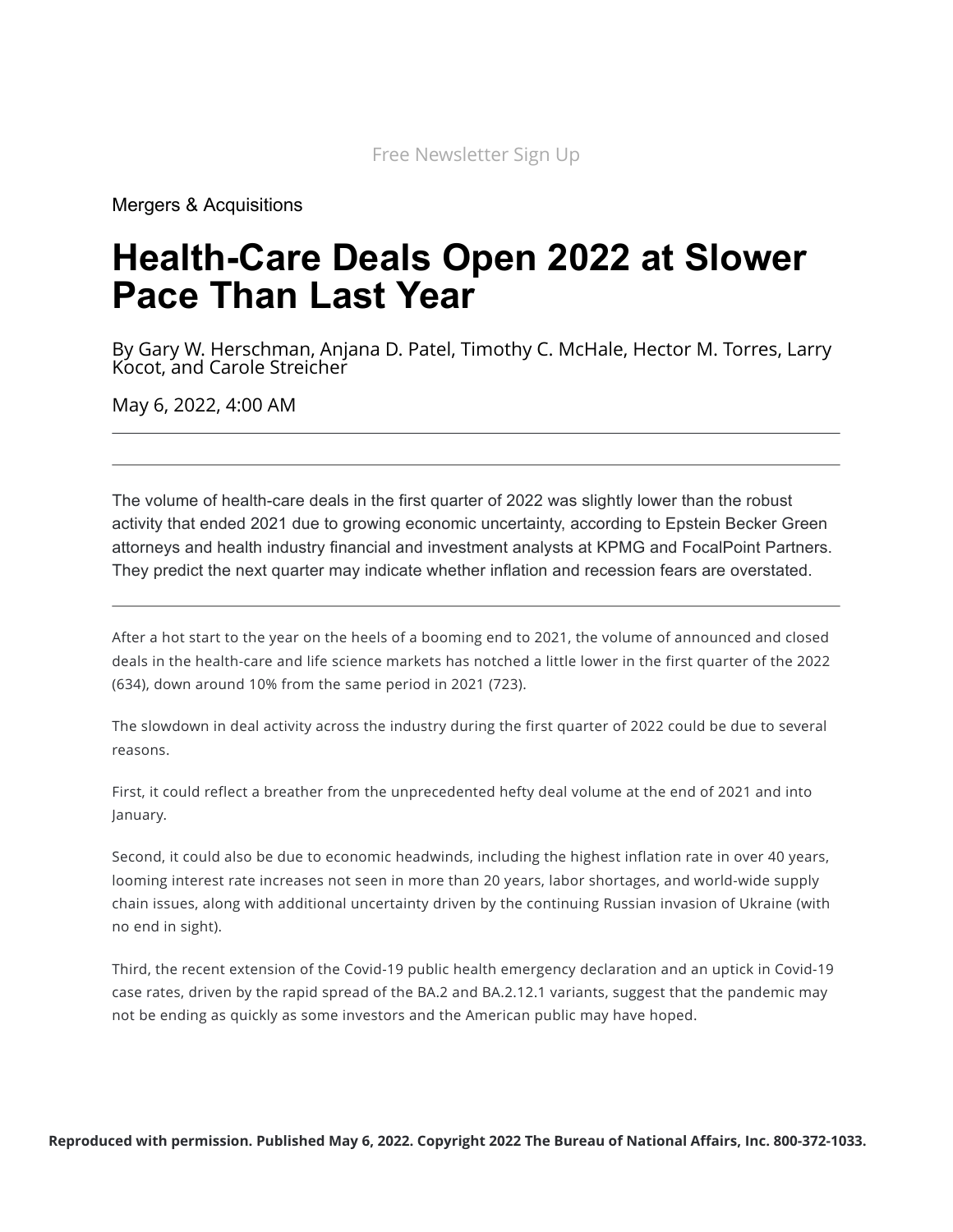# Health-Care Deals Year-to-Date Lag

Next quarter will show if inflation, recession fears are real



#### Total: 634 Source: Bloomberg Law Health-Care Advisory Panel

**Bloomberg Law** 

### **Life Science and Pharmaceuticals**

Despite the minor slowdown in the overall health-care deal market this quarter, life science and pharmaceutical deal volume continues to be relatively strong, leading the industry with 39 announced/closed deals in March, the highest deal volume across the health-care industry in the first quarter (120) and roughly on par with deal volume in Q1 2021 (125 deals).

Although the life sciences and pharmaceuticals sector is not immune to economic and market headwinds, the sector continues to show remarkable resiliency in terms of deal volumes. A robust pipeline and continued focus on life sciences innovation and investment in next-generation pharmaceutical therapies, along with an abundance of "dry powder" for investment could continue to drive strong deal volume in life science companies, despite the economic challenges impacting other segments of the industry.

### **Health-Care IT and Software**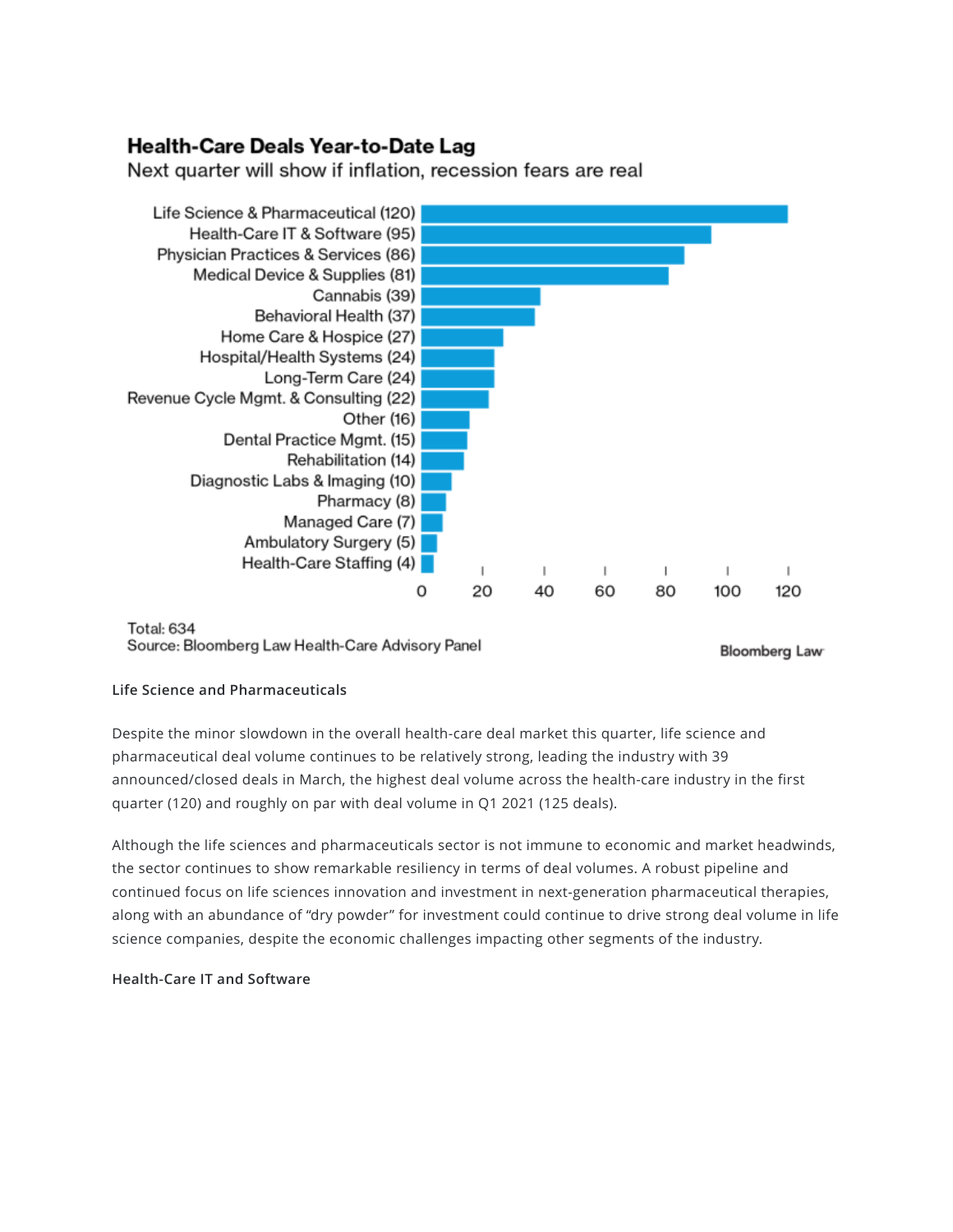Health-care IT deal volume in March (28) and Q1 in 2022 (95) is down a little over 10% from deal volume in Q1 2021 (109). Like the life sciences and pharmaceuticals sector, investment in health-care IT and software reached record levels in 2021, raising the specter that the downward trend from the beginning of the year could reflect a lull from last year's potent activity, or possibly a harbinger of a continuing downturn in the next quarter.

But, shifts in how care is being delivered in various non-inpatient settings could result in continued growth in overall investment interest in this subsector, as conventional wisdom reflects ongoing transition to virtual care for certain illnesses.

More clarity on telehealth policies and reimbursement, along with the continuing drive to health-care interoperability and the regulatory shift in emphasis from protection to sharing of health-care data, should attract sustained investor interest in digital health care solutions and tools, and other IT innovation over the longer term.

# **Health-Care Deals in March Slowed**

Inflation, recession fears have impact



**Total: 174** Source: Bloomberg Law Health-Care Advisory Panel

**Bloomberg Law** 

**Physician Practices & Services**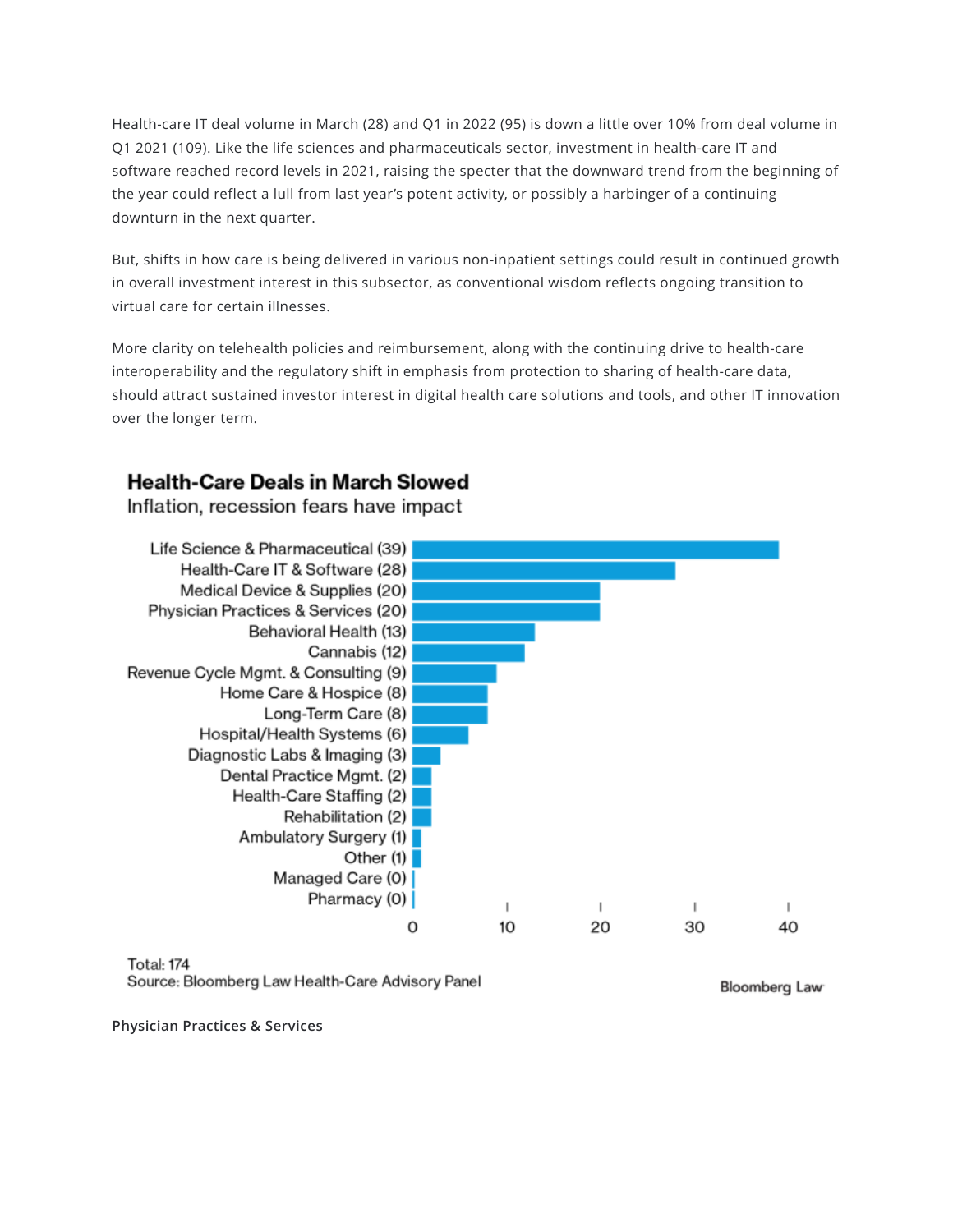Deal volume for physician practices and services in the first quarter of 2022 (86) is down from Q1 2021 (113), but again, this could very likely be a pause after the crush of deal activity toward the end of 2021 as investors integrate the slew of newly acquired practices. Despite the downturn in deal volume, deal activity for this subsector is currently third highest in terms of the number of closed/announced deals year-to-date.

Investor interest in physician practices is expected to remain steady at a minimum, and possibly spike again during the remainder of 2022, as multiple specialty groups continue to consolidate and more and more physician groups are seeing their peers (both locally and across the country) entering into very lucrative and strategically beneficial transactions, causing major "FOMO."

Ear, nose, and throat (ENT) practices were active in March with three deals closed or announced. Elevate ENT Partners, a leading ENT platform based in Florida, acquired Boca Raton Otolaryngology, expanding the platform's footprint in South Florida and bringing the total office count to over 60 for Elevate. Also of note in the month is the formation of ENT Care Centers, formed by the combination of Kentuckiana ENT, ENT Associates, Community ENT, and Louisville Family ENT. The combined platform has 12 physicians across 14 locations in the Louisville area.

In the fertility sub-sector, Webster Equity Partners portfolio company Pinnacle Fertility acquired California Fertility Partners. California Fertility is highly respected in the reproductive endocrinology and infertility field, having brought the first U.S. baby born from a frozen embryo transfer into the world in 1986. The transaction follows the acquisition of Santa Monica Fertility last year, further solidifying the platform's presence in the Southern California, and is part of Pinnacle's overall national expansion initiative.

We are also seeing increased transaction activity in the orthopedic sector, and continued investor interest in the urology, eyecare and primary care sectors, and a newer trend of cardiology group deals.

### **Home Care and Hospice**

Home care and hospice totaled eight transactions in March, with 27 transactions in total for the quarter, up from 22 in Q1 2021.

The largest deal in the sector during the month is Optum's announced acquisition of LHC Group, a national in-home health care services provider. Optum will add LHC Group's 30,000 employees, including high-quality frontline care providers and administrative and support personnel performing more than 12 million in-home patient-focused interventions annually, and will have LHC Group's leadership team continue to serve as part of Optum Health. The deal is expected to close during the second half of 2022.

#### **Medical Device and Supplies**

Medical device and supplies had 20 announced/closed deals in March, and 81 deals through the first quarter of the year, down a little from 98 in Q1 of 2021, suggesting that the subsector may be experiencing the impacts of the broader downward trend in investment activity along with economic pressures on hospital purchasing and supply chain issues.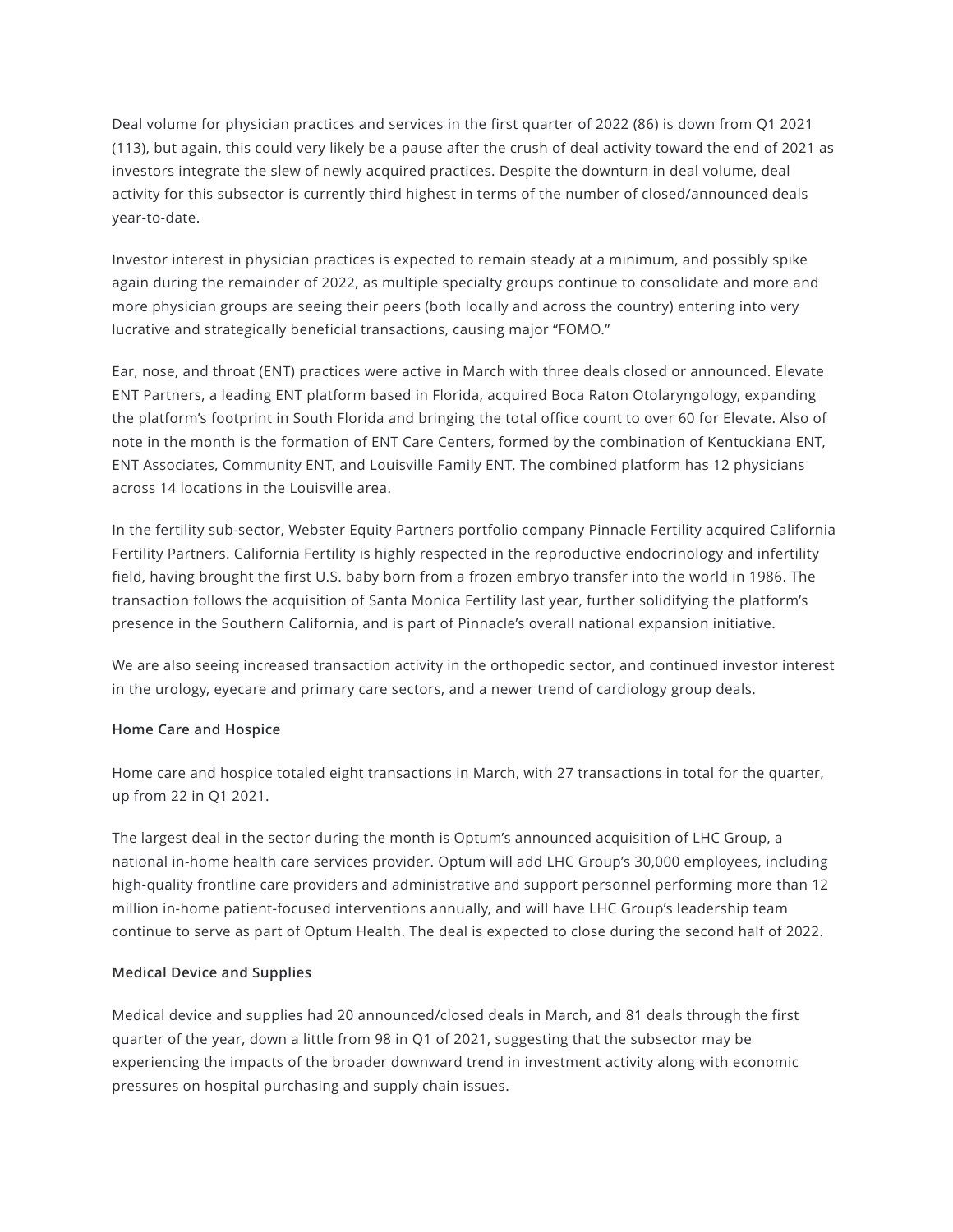That being said, the resurgence of the pandemic could result in increased investment in this sector for the same reasons mentioned above with respect to the life sciences and pharmaceuticals sector.

### **Outlook for the Rest of 2022**

Growing economic headwinds, along with uncertainty in the health-care system associated with the government transition away from the public health emergency, are likely to continue to impact overall health-care investment interest and activity in the coming months.

The next quarter of the year may provide insight about whether inflation has "peaked" and whether the fear of recession is overstated.

Meanwhile, we are cautiously optimistic that deal volume in some subsectors, such as life science and pharmaceuticals, medical device and supplies, physician practices and services, home health and hospice, and health-care IT, will continue to be relatively steady or even grow, despite some macro-economic headwinds, while deal volume in other subsectors may remain steady or slightly decline.

This article does not necessarily reflect the opinion of The Bureau of National Affairs, Inc., the publisher of *Bloomberg Law and Bloomberg Tax, or its owners.*

*Write for Us: Author [Guidelines](https://pro.bloomberglaw.com/author-guidelines/)*

### **Author Information**

Gary W. [Herschman](https://nam02.safelinks.protection.outlook.com/?url=https%3A%2F%2Fwww.ebglaw.com%2Fgary-w-herschman%2F&data=04%7C01%7Crwilhelm%40bloombergindustry.com%7C10a66a60ee434ab1727208d8bed79ca3%7C97be21fdc6014b169920f5accc69da65%7C0%7C0%7C637469180725299976%7CUnknown%7CTWFpbGZsb3d8eyJWIjoiMC4wLjAwMDAiLCJQIjoiV2luMzIiLCJBTiI6Ik1haWwiLCJXVCI6Mn0%3D%7C1000&sdata=es%2F00L6krOwifAt6aZ2Mwx7jkKyGpjD7fJBB3oT0y5E%3D&reserved=0) is a member of Epstein Becker Green in its Newark, N.J., office. [Anjana](https://nam02.safelinks.protection.outlook.com/?url=https%3A%2F%2Fwww.ebglaw.com%2Fanjana-d-patel%2F&data=04%7C01%7Crwilhelm%40bloombergindustry.com%7C10a66a60ee434ab1727208d8bed79ca3%7C97be21fdc6014b169920f5accc69da65%7C0%7C0%7C637469180725309976%7CUnknown%7CTWFpbGZsb3d8eyJWIjoiMC4wLjAwMDAiLCJQIjoiV2luMzIiLCJBTiI6Ik1haWwiLCJXVCI6Mn0%3D%7C1000&sdata=MuCt8YXI7wjwxSmWyQv3vY2O858VL5BiYg8C058mX%2Fo%3D&reserved=0) D. Patel is a member of Epstein Becker Green in Newark. [Timothy](https://www.ebglaw.com/people/timothy-tim-c-mchale/) C. McHale is an associate at Epstein Becker Green in Newark. Hector M. Torres is managing director at [FocalPoint](https://nam02.safelinks.protection.outlook.com/?url=https%3A%2F%2Ffocalpointllc.com%2Fteam%2Fhector-torres%2F&data=04%7C01%7Crwilhelm%40bloombergindustry.com%7C10a66a60ee434ab1727208d8bed79ca3%7C97be21fdc6014b169920f5accc69da65%7C0%7C0%7C637469180725319983%7CUnknown%7CTWFpbGZsb3d8eyJWIjoiMC4wLjAwMDAiLCJQIjoiV2luMzIiLCJBTiI6Ik1haWwiLCJXVCI6Mn0%3D%7C1000&sdata=SqNyiLqrvafGYpZSWeDCwohzBl2Q%2BI0qHOU8Uax2U9A%3D&reserved=0) Partners LLC in Chicago. Larry [Kocot](https://nam02.safelinks.protection.outlook.com/?url=https%3A%2F%2Fhome.kpmg%2Fus%2Fen%2Fhome%2Fcontacts%2Fk%2Flarry-kocot.html&data=04%7C01%7Crwilhelm%40bloombergindustry.com%7C10a66a60ee434ab1727208d8bed79ca3%7C97be21fdc6014b169920f5accc69da65%7C0%7C0%7C637469180725319983%7CUnknown%7CTWFpbGZsb3d8eyJWIjoiMC4wLjAwMDAiLCJQIjoiV2luMzIiLCJBTiI6Ik1haWwiLCJXVCI6Mn0%3D%7C1000&sdata=ZRRQhn%2F4MU%2BamlUrxX0OTVZjPIZTz9x6DKcPv2XoZlI%3D&reserved=0) is a principal and national leader, Center for Healthcare Regulatory Insight at KPMG LLP in Washington, D.C. Carole [Streicher](https://nam02.safelinks.protection.outlook.com/?url=https%3A%2F%2Fwww.kpmg.us%2Fbios%2Fs%2Fstreicher-carole.html&data=04%7C01%7Crwilhelm%40bloombergindustry.com%7C10a66a60ee434ab1727208d8bed79ca3%7C97be21fdc6014b169920f5accc69da65%7C0%7C0%7C637469180725329962%7CUnknown%7CTWFpbGZsb3d8eyJWIjoiMC4wLjAwMDAiLCJQIjoiV2luMzIiLCJBTiI6Ik1haWwiLCJXVCI6Mn0%3D%7C1000&sdata=P813rrrEBGHG1%2BKy0%2B%2FKSF%2FJWPsg9%2F7YrMpBHPzSXEs%3D&reserved=0) is U.S. lead *partner, deal advisory and strategy at KPMG LLP in Chicago*

*Ryan DeBlaey, Michael Stotz, and Jordan Coley of FocalPoint Partners; and KPMG's Ross White contributed to this article.*

## **Law Firms**

[Epstein Becker Green](https://news.bloomberglaw.com/mergers-and-acquisitions/search?lawFirms=00000152-e726-da6a-abd2-ef3ea5740000)